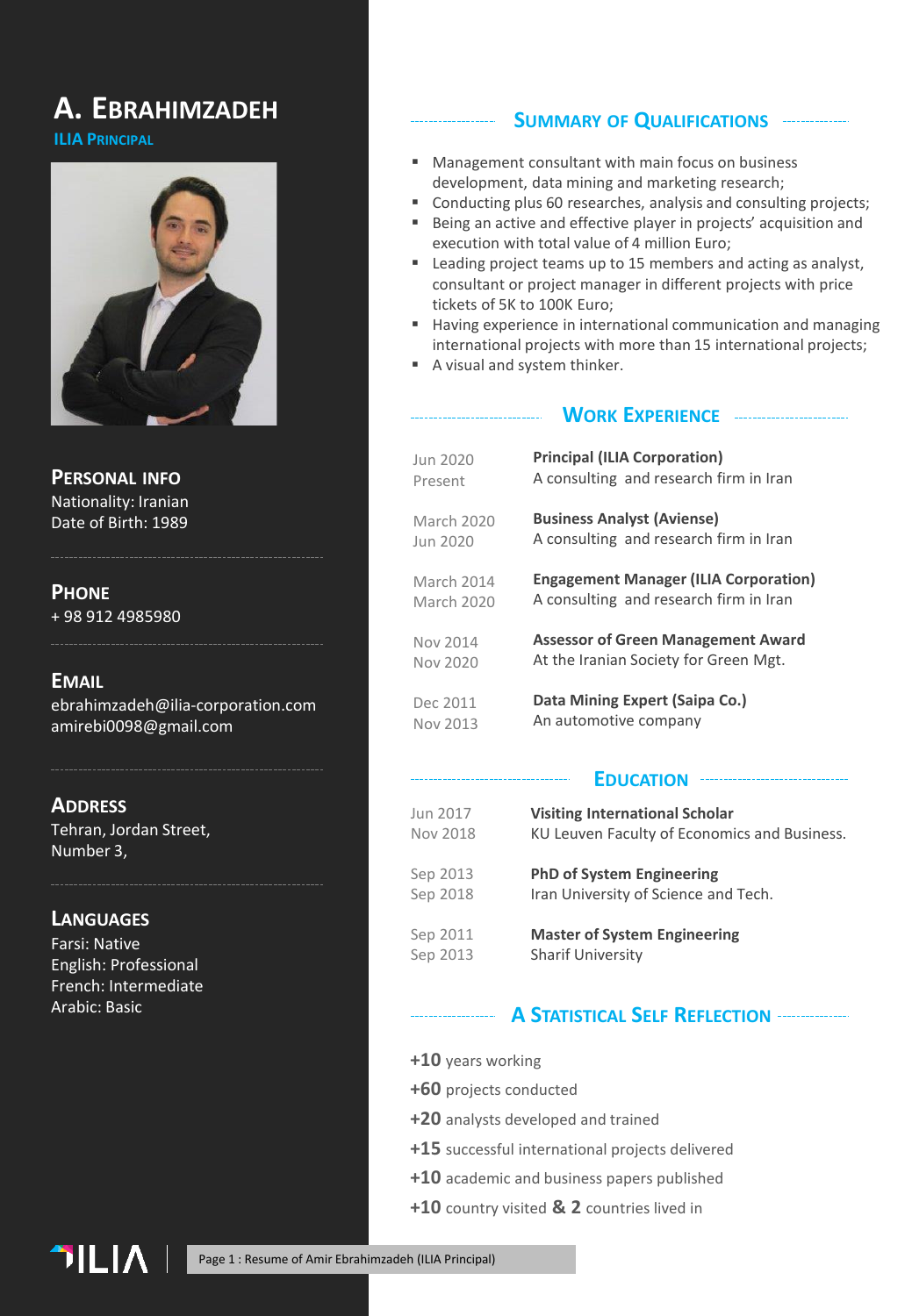**ILIA PRINCIPAL**

## **WORK PROJECTS**

**Analyzing Iran discount stores industry and business concepts, 2021;** As project manager and consultant

**Feasibility study and business development to launch the first wholesale club retail of Iran, 2020;** As project manager

Data analysis and gap analysis to discover penetration service rate of an Iranian investment fund, 2020; As project manager

**Structure design and stakeholder analysis of a mega-event at national level, 2020;** As project manager

**Conducting forensic due diligence for a reputable Danish company in Iran, 2020;** As project manager

Strategic planning and implementation (in form of agile project management) of a reputable bank in Iran, 2020; As business analyst and scrum master

**Analyzing and solving location problem for an Iranian giant tech corporate campus, 2020;** As project manger

**Developing a HR solution for diagnosing and analyzing SMEs, 2019;** As project manger

**Industry analysis and feasibility study for launching a Caviar farm in Iran, 2019;** As quality control

Assigned as an operation manager to one of top 3 fintech companies of Iran (Jibit) for six months, 2019; Working on different tasks such as valuation, stakeholder management, HR, etc.

**Business plan development and feasibility study for establishment of a venture about credit scoring, 2019;** As project manager

**Pragmatic research and execution for establishment of the largest crypto mining farm of Iran, 2018;** As consultant and researcher

**Organization assessment and defining main processes in a VR club (Farsi), 2018;** As a project manager

**Organization assessment, diagnosis and market planning for an induction industry with focus on internationalization (Farsi/failed), 2018;** As a senior consultant

System diagnosis and execution plan for launching an online platform in oil and gas procurement (English), 2018; As a project manager

**Industry analysis and market entry research for a top international trading company about Iran animal feed industry (English), 2017;** As a project manager

**Market Research about tools and building equipment of Iran (English), 2017;** As a project manager and researcher

Assigned as a project manager to one of top 5 creativity studios of Iran (Asna) for three months, 2017; Working on different tasks such as project control, account managing, process management, HR, etc.

**Market Research about Iran café restaurant industry (English), 2017;** As project manager and researcher

**Business model generation and analysis for an Iranian instant messaging app that provides online text message and video chat services (Farsi), 2017;** As project manager and consultant

**Market Research about Iran Post industry (Farsi), 2017;** As project manager and researcher

**Business model generation and analysis for a Startup platform (Farsi), 2017;** As consultant

**Market Research about Iran paint market (English), 2017;** As a quality control and consultant

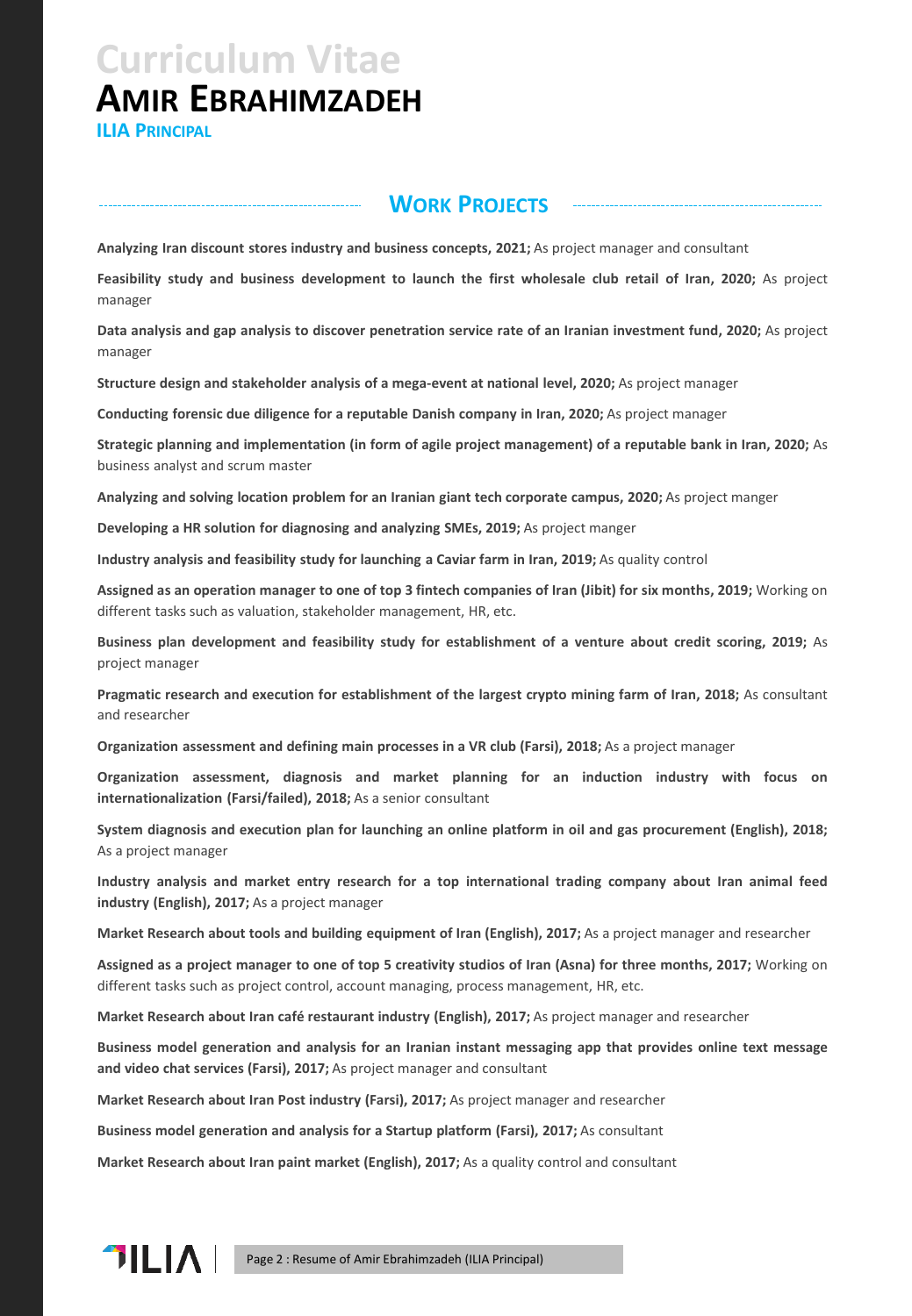**ILIA PRINCIPAL**

## **WORK PROJECTS**

**Strategic Planning for internationalization and export of Iran biotech products (Farsi), 2017;** As consultant and researcher

**Iran Fintech Industry, an overview (English), 2016;** As consultant and researcher

**Strategic Planning of a private company active in gas and oil sector (Farsi), 2015-2016;** As a consultant and researcher

**Market Research about Iran natural honey market (English), 2016;** As consultant and researcher **Market Research about Iran retail industry (English), 2016;** As consultant and researcher **Strategic Event Planning for participating in GITEX 2016 Dubai (Farsi), 2016;** As consultant and researcher **Market Research about Iran packaged dairy products (English), 2016;** As project manager and consultant **Market Research about Iran commercial helicopter market (English), 2016;** As consultant and researcher **Market Research about Iran car rim industry (English), 2016:** As project manager and consultant **Market Research about Iran eyeglass industry (English), 2016;** As project manager and consultant **Market Research about Iran fast-food market (English), 2016;** As project manager and consultant **Industry Scan of Iran logistic industry (English), 2016;** As project manager and consultant **Market Research about Iran copper wire industry (English), 2016;** As project manager and consultant **Customer Satisfaction Study about a fitness gym (Farsi), 2016;** As project manager and consultant **Iran Private Sector Vision 2020 Study (Farsi), 2014-2016;** As consultant and researcher **Business Plan of making a hotel in Iran (English), 2016;** As project manager and consultant **Iran Ecommerce Industry Scan (Farsi), 2016;** As project manager **Market Research about Iran industrial robotics (English), 2015;** As consultant and operational team leader **Modeling and improvement of Qazvin city bus fleet by AVL data (Farsi), 2015;** As project manager and consultant **Marketing roadshow for a German stock listed company in Tehran, 2015;** As consultant **Business model generation for an idea in Ecommerce (Farsi), 2014;** As project manager and consultant **Strategic Planning for a cultural organization (Farsi), 2014;** As consultant and researcher **Business plan and IMC plan for an E-business in real estate (Farsi), 2014;** As consultant and researcher **System simulation and layout planning of a landing gear maintenance center (Farsi), 2013;** As project manager and consultant **Pattern analysis of consumer purchase behavior (Farsi), 2013;** As consultant and researcher **Analysis and diagnosis of an automobile manufacturing supply chain (Farsi), 2013;** As consultant and researcher **Dealers detection system implementation (Farsi), 2012;** As consultant and researcher **Implementing DSS for targeted marketing (Farsi), 2012;** As consultant and researcher **Data Mining to fraud detection on automotive after-sale services (Farsi), 2012;** As consultant and researcher **Modeling and optimizing sale channels (Farsi), 2011;** As consultant and researcher

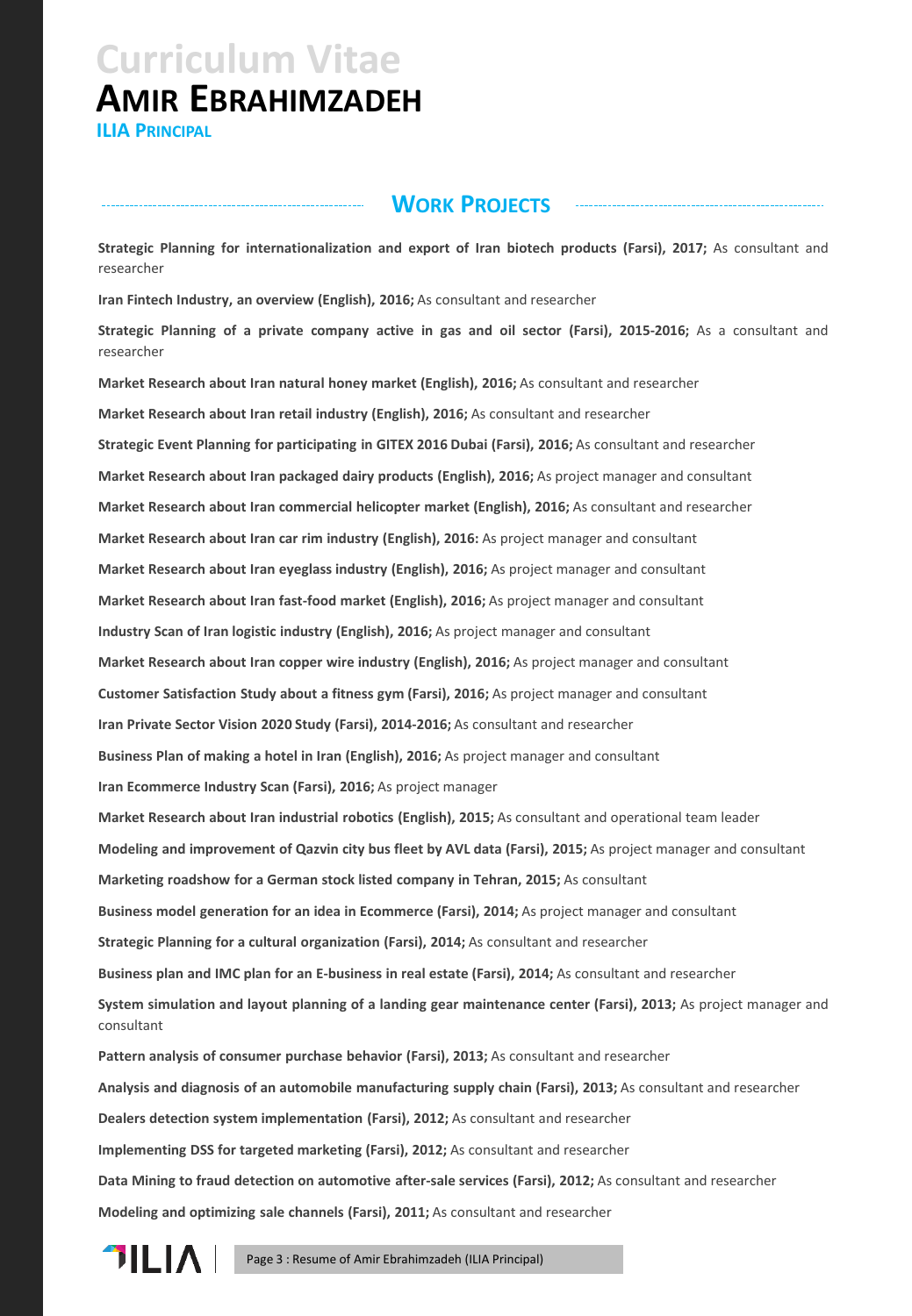**ILIA PRINCIPAL**

### **PAPERS**

Amir Ebrahimzadeh Pilerood, Mehdi Heydari, Mohammad Mahdavi Mazde. *"Investigation of the two-machine flow shop scheduling problem to minimize total energy costs with time-dependent energy prices",* Journal of Industrial Engineering and Management Studies (JIEMS) (2018), Volume 5, Issue 2, 97-112.

Amir Ebrahimzadeh Pilerood, Mehdi Heydari, Mohammad Mahdavi Mazdeh. *"A Two-stage Greedy Heuristic For A Flowshop Scheduling Problem Under Time-of-use Electricity Tariffs",* The South African Journal of Industrial Engineering 29.1 (2018): 143-154.

Amir Ebrahimzadeh Pilerood, Mohammad Reza Gholamian. "*An Efficient Customer Classification Framework to Identify Target Customers by Bayesian Networks in Automotive Industry*", International Journal of Data Analysis Techniques and Strategies (IJDATS), Vol. 8, No. 4, 2016.

M Rostami, Amir Ebrahimzadeh Pilerood, Mohammad Mahdavi Mazdeh. "*Multi-objective parallel machine scheduling problem with job deterioration and learning effect under fuzzy environment*." Computers & Industrial Engineering 85 (2015): 206-215.

A.Ebrahimzadeh, M.M.Mazdeh, R.Ghousi, "*Integration of Data Mining and Stochastic Dynamic Programming to Present a Research Framework for After-sales Service*", Applied mathematics in Engineering, Management and Technology 2 (2014) 155-165.

Mazdeh, M., A. Esfahani, S. Sakkaki, and A. Pilerood. "*Single-machine batch scheduling minimizing weighted flow times and delivery costs with job release times*." International Journal of Industrial Engineering Computations 3, no. 3 (2012): 347-364.

Publishing different white papers about industries of Iran such as Iran Pharmaceutical Industry (2016), Iran Logistic **Industry (2016) and Iran Automotive Industry (2016)**

## **CERTIFICATES & AWARDS**

**Feasibility and Business Plan**; Sharif University, 2014 **Matlab and Metaheuristic**; Raypars Edu, 2014 **Business Process Management**; IMQ Academy, 2013 **Strategy Implementation with BSC**; IMQ Academy, 2013 **Professional Negotiation**; TUV Nord, 2013 **Professional Data Mining**; Dayche, 2012

. . . . . . . . . . . . . . . . .

**INTEREST & HOBBIES**

**Traveling, Swimming, Soccer, Watching Movie, Eating-out**